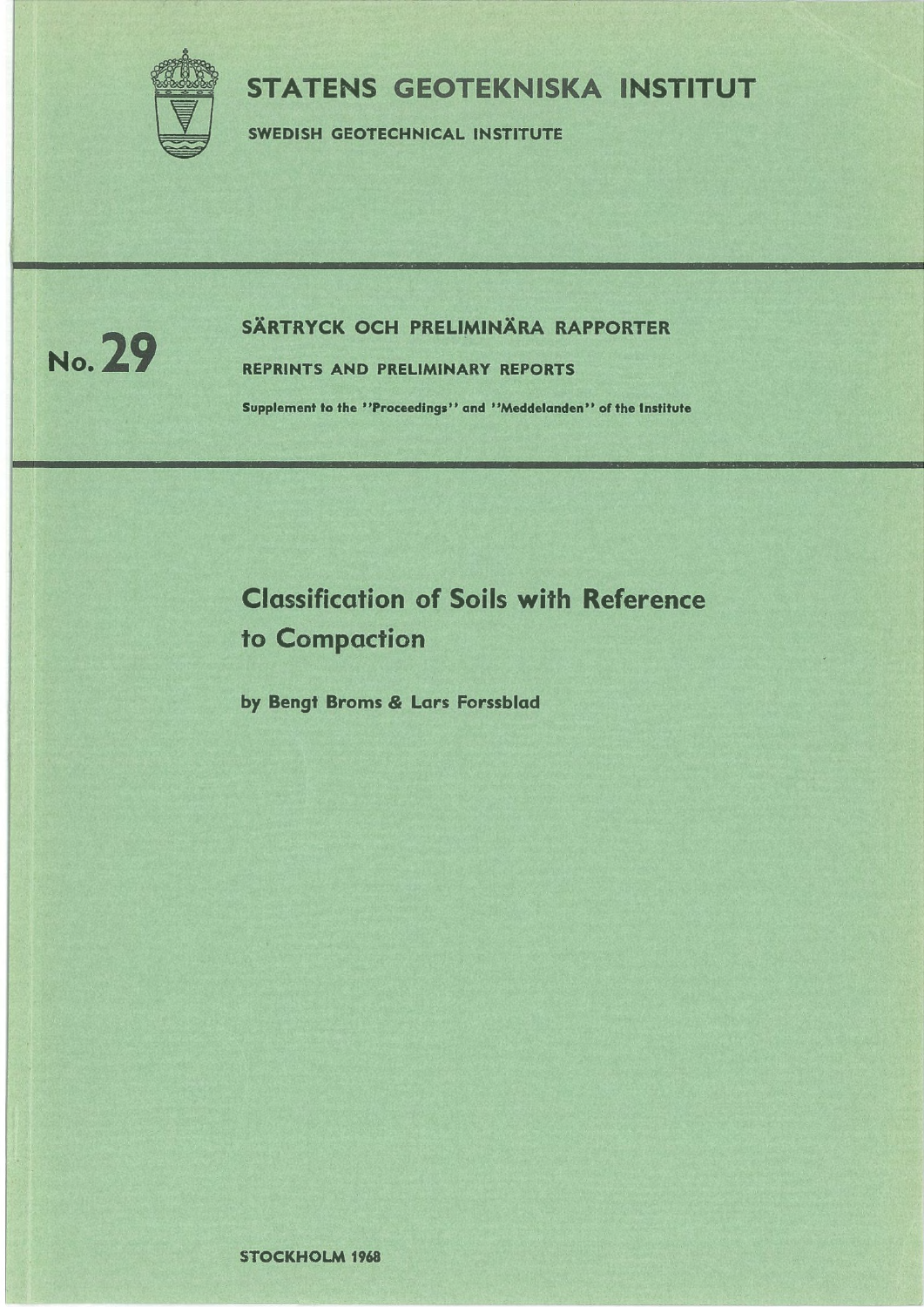

# STATENS GEOTEKNISKA INSTITUT

**SWEDISH GEOTECHNICAL INSTITUTE** 



Š

# **SARTRYCK OCH PRELIMINARA RAPPORTER**

**REPRINTS AND PRELIMINARY REPORTS** 

**Supplement to the ''Proceedings'' and ''Meddelanden'' of the Institute** 

# Classification of Soils with Reference to Compaction

**by Bengt Broms** & **Lars Forssblad** 

**STOCKHOLM 1968**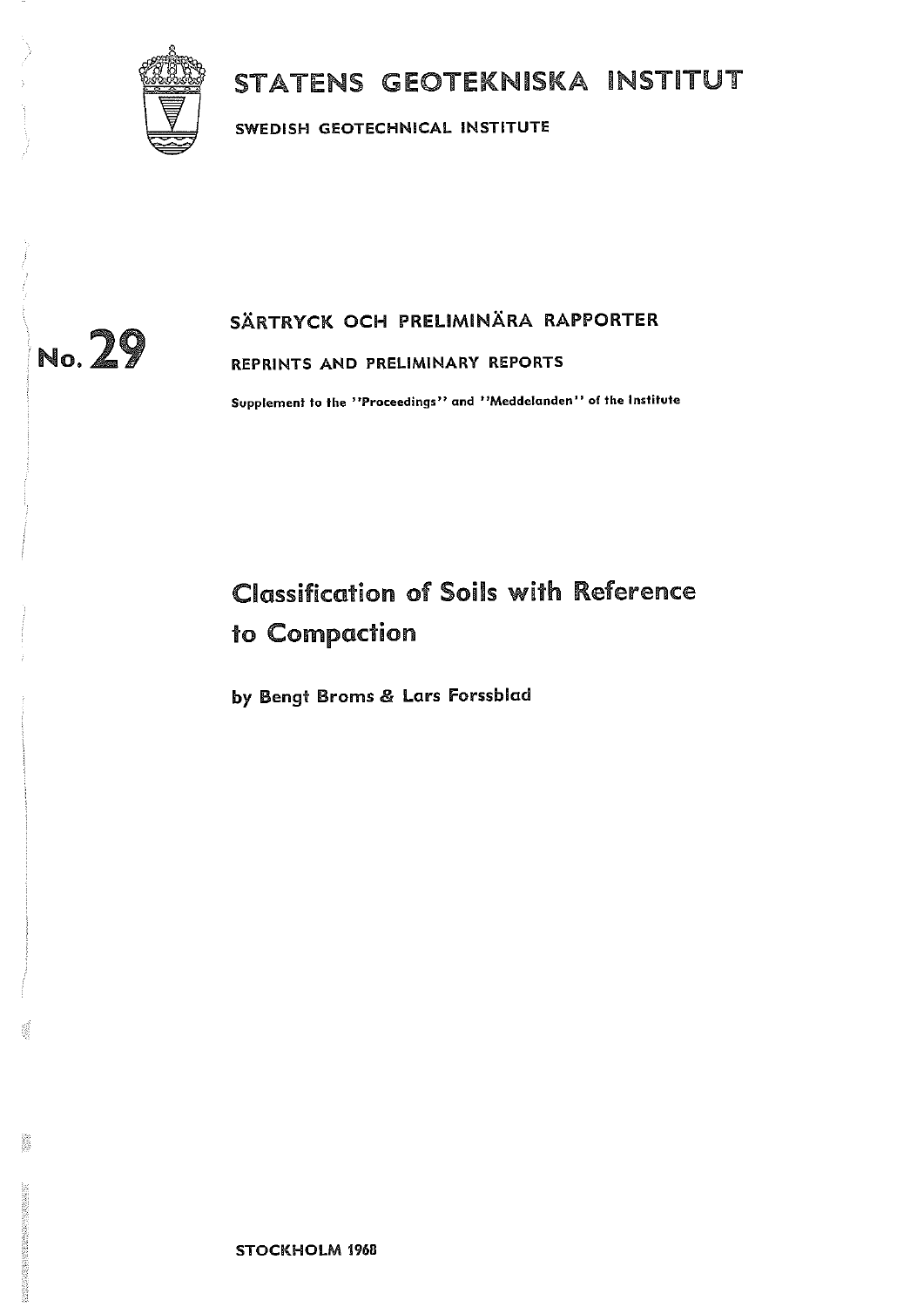#### CLASSIFICATION OF SOILS WITH REFERENCE TO COMPACTION

Bengt Broms, Swedish Geotechnical Institute, Stockholm Lars Forssblad,AB Vibro-Verken, Solna

#### Introduction

The technique of soil compaction has been discussed in numerous articles. However, only very general recommendations regarding the choice of the most efficient and economical compaction equipment for different soil conditions are usually given in these articles. It is therefore often difficult to decide which type of compaction equipment should be used for different soils on the bases of routine soil investigations and from presently available soil classification systems. The usual classification systems for fine grained soils which are based on the liquid and plastic limits can frequently not be directly related to the compaction properties. Due to these difficulties an attempt has been made to develop a soil classification system with respect to the compaction properties of different types of soils. Such a classification system is proposed and discussed in this article.

#### Proposed classification system

The proposed classification system consists of the following four principal groups:

- I. Rock fill and granular soils with large stones and boulders<sup>a)</sup> (Less than 5 to 10 % of material smaller than 0.06 mm<sup>b</sup>), c)
- II. Sand and gravel (Less than 5 to 10 % of material smaller than 0.06 mm<sup>b</sup>), c)<sub>)</sub>
	- A. Well graded sand and gravel ( Coefficient of uniformity larger than 4)
	- B. Uniformly graded sand and gravel ( Coefficient of uniformity less than 4)

a) Largest dimension exceeding 200 mm (8 in).

b) Percentage of fines determined on the fraction with a maximum grain size of 19 mm (3/4 in).

c) The size 0. 06 mm represents in most classification systems the boundary between sand and silt. The size 0. 074 mm (sieve No. 200) is, however, often used in practice instead of 0, 06 mm.

d) Clays can generally be separated from silts by shaking tests and plasticity tests.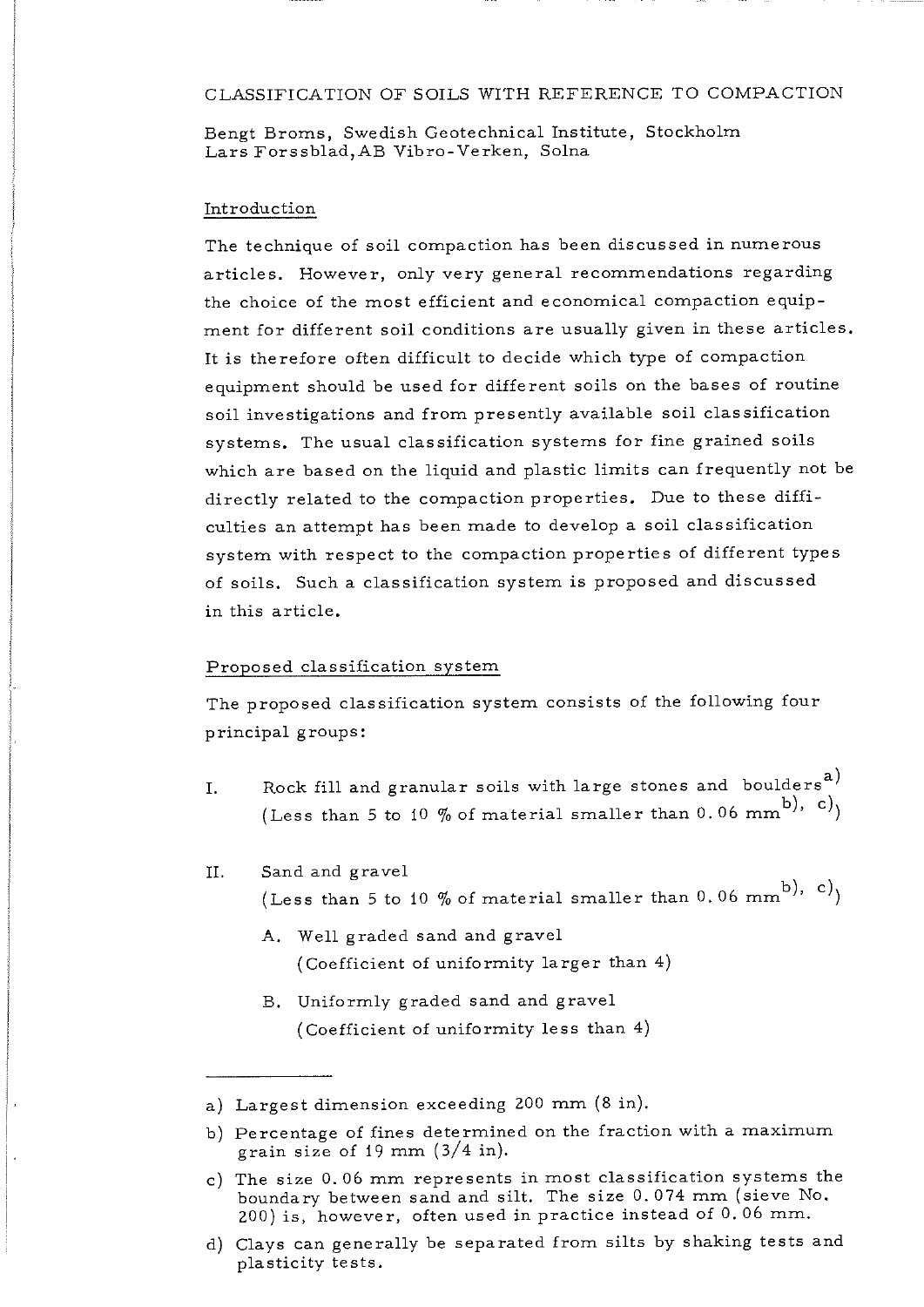- III. Silt, silty soils, clayey sand and clayey gravel (More than 5 to 10 % of material  $\frac{1}{4\pi r g c \cdot r}$  than 0.06 mm<sup>b</sup>), c)<sub>1</sub>
	- A. Silty sand and silty gravel

B. Silt and sandy silt, clayey sand and clayey gravel.

IV. 
$$
Clay^{d}
$$
, 1)

- A. Clay with low or medium strength (Unconfined compressive strength less than 20 t/m $^{\mathrm{2}}$ (2. 0 tons/sq ft) or undrained shear strength less than 10 t/ $m^2$  (1.0 tons/sq ft)).
- B. Clay with high strength (Unconfined compressive strength larger than 20 t/m $^{\mathrm{2}}$ (2. 0 tons/sq ft) or undrained shear strength larger than 10 t/m<sup>2</sup> (1.0 tons/sq ft)).

#### Comments and discussion

The classification of soils according to the proposed system should be relatively simple. It is necessary to determine the grain size distribution curves of the soils belonging to Groups I, II and III. For soils in Group IV the unconfined compressive strength or undrained shear strength has to be estimated or measured. The strength should be determined at the water content which will be used during the compaction by unconfined compression, vane, penetrometer or fall-cone tests.

Groups I and II are non-cohesive soils with high permeability. Thus excess water can be forced out of these soils during the compaction, and the surface of the compacted fill will not be soft, even if the soil is compacted at high water content. Soils belonging to Groups I and II have a high bearing capacity when compacted and they are not susceptible to frost action.

1) Peck, R. B., Hanson, W. E. and Thornburn, T. H., "Foundation Engineering", John Wiley & Sons, New York, 1952, p. 12.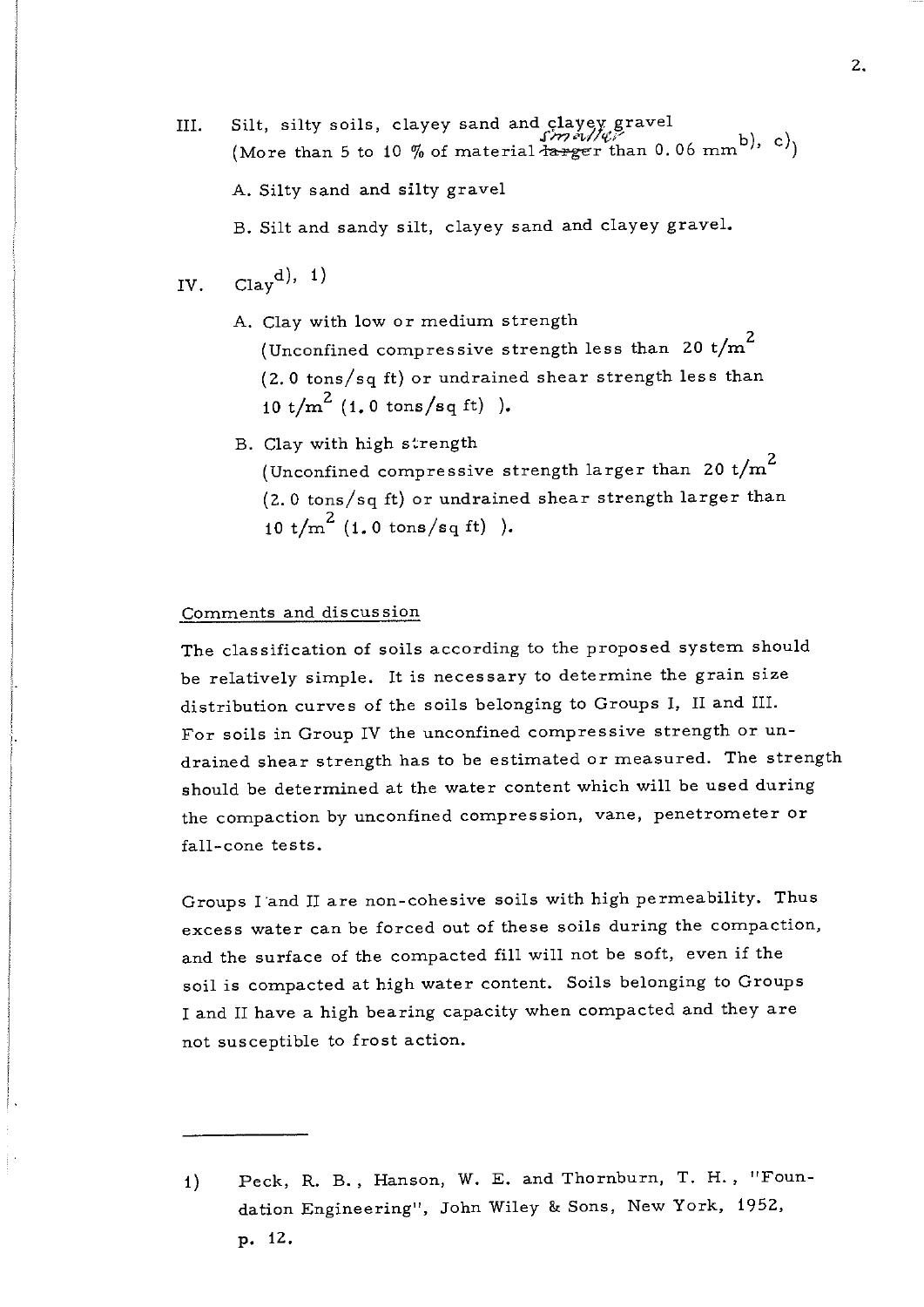The best compaction is obtained when the materials are saturated or watered. The Proctor curve is often relatively flat, and in such a case a satisfactory compaction can be obtained also at water contents lower than the optimum. Good compaction can in many cases be obtained when the soils are completely dry.

A small amount of fines (silt and clay size materials) can be accepted in the soils belonging to Group I and II. Experience from the Scandinavian countries indicates that up to 10  $%$  of fines smaller than 0. 06 mm generally can be accepted. The maximum percentage of fines varies, however, depending on the particle size and other properties of the material smaller than 0. 06 mm, and a maximum percentage of fines of 5 to 10  $\%$  is therefore indicated in the proposed classification system  $^{2)}$ .

Groups III and IV are generally well graded soils with a high content of fines. The degree of compaction which can be reached for these soils is dependent of the water content. If a high degree of compaction is required, the water content should not differ considerably from the optimum water content. The water content is also of great importance with respect to the strength and compaction properties of the soils.

Sand and gravel and other coarse grained soils can as a rule be efficiently compacted by vibration. To compact fine grained, cohesive soils compaction machines with high contact pressures are required to overcome the shear resistance of the soil. The pressures may be applied statically or dynamically. The contact pressure must be at least five to six times the undrained shear strength of the compacted soil. Rubber-tired rollers give a maximum surface pressure of about 6 - 8 kp/cm<sup>2</sup> (90 - 120 psi). At this contact pressure it is possible to compact cohesive soils with a maximum  $\frac{1}{2}$  undrained shear strength of about 10 - 15 t/m<sup>2</sup> (1.0 - 1.5 tons/sq ft). This shear strength corresponds to an unconfined compressive strength of about 20 - 30 t/m<sup>2</sup> (2.0 - 3.0 tons/sq ft), and it is possible to indent a soil with this shear strength with the thumb.

3.

<sup>2)</sup> See also "Earth Manual", Bureau of Reclamation, Denver, Colorado, 1963, p, 208.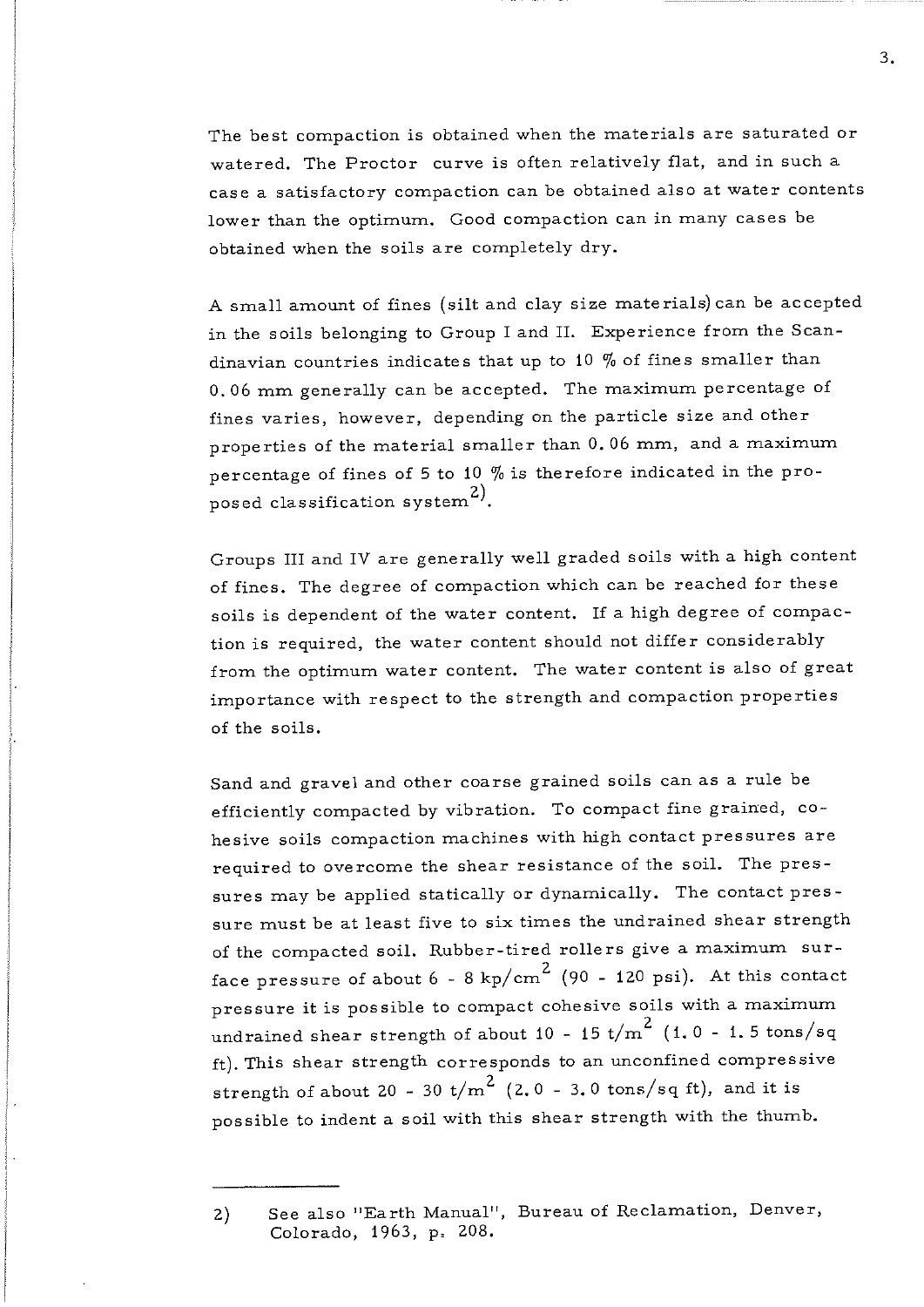When the unconfined compressive strength exceeds 20 t/m  $^{\rm 2}$  (2.0  $\,$ tons/sq ft) sheepsfoot rollers or other compaction machines with higher contact pressure than rubber-tired rollers usually will be required.

The proposed classification system does not include organic soils which are usually not used in compacted fills.

## Group I. Rock fill and granular soils with large stones and boulders

Rock fill and other materials containing large stones must be compacted in thick layers. The maximum diameter of the stones should be less than  $1/2$  or  $2/3$  of the layer thickness. Heavy vibrating rollers with 10 to 15 tons weight give a sufficient compaction effect to compact efficiently rock fill in layers with a thickness up to  $1 - 2$  m  $(40 - 80$  in).

The placement and compaction of rock fill and other coarse material in  $0.5 - 2$  m  $(20 - 80$  in) layers with a bulldozer generally results in a fill with a comparatively high relative density. Settlements in a rock fill or a coarse granular fill which is placed and compacted in suitable lifts by a crawler tractor are generally small, especially in the case when the fill is sluiced or saturated.

### Group II. Sand and gravel

Vibrating rollers and vibrating plate compactors are effective and economical in soils belonging to Group II. Layers with a thickness up to  $0.5 - 1.5$  m  $(20 - 60$  in) can be efficiently compacted by vibrating rollers and vibrating plate compactors of medium and heavy size. Light vibrating rollers and vibrating plate compactors can also be used if the layer thickness is small.

Type II soils can also be efficiently compacted when saturated with vibrators which are inserted into the soil.

Also static smooth-wheel rollers, rubber-tired rollers, pad-type rollers, grid rollers and crawler tractors are used to compact sand and gravel, but the layer thickness should be smaller than for medium and heavy size vibratory compactors.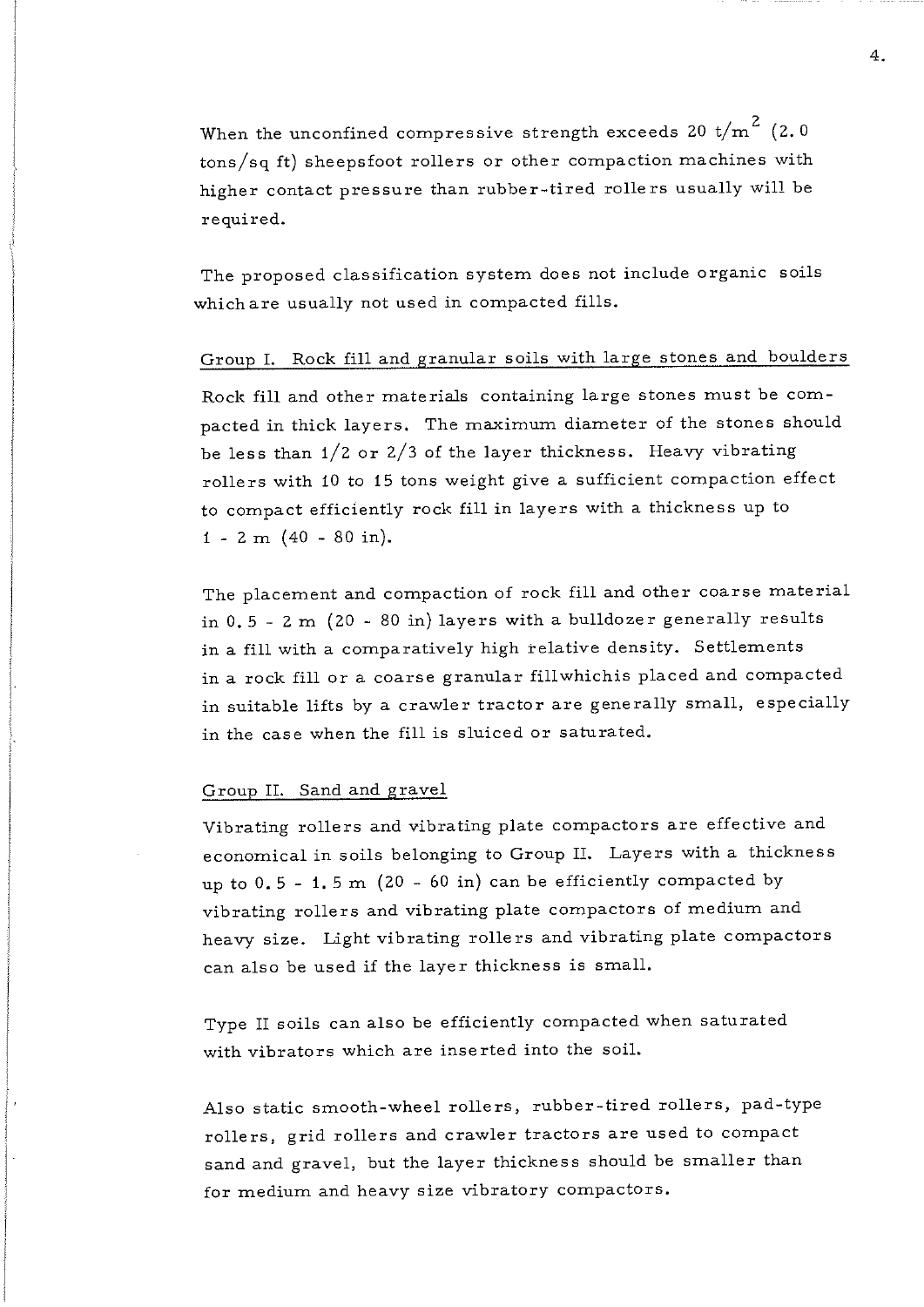Very often self-propelled rollers do not have sufficient traction on uniformly graded sand and gravel. This must be considered when suitable compaction equipment is selected.

## Group III. Silt, silty soils, clayey sand and clayey gravel

Group III soils are as a rule compacted efficiently by heavy rubber-tired rollers. Also heavy rubber-tired tractors can be used. Vibrating smooth-wheel rollers are also effective, especially on soils of type silty sand and silty gravel (Group III A). Moraines often belong to Group III A. However, the layer thickness must be lower than for the soils of groups I and II. Static and vibrating pad-type rollers and grid-rollers are other alternatives.

The types of machines which are suitable for soils in group III can as a rule also be used to compact soils stabilized with cement, lime and bituminous products.

#### Group IV. Clay

The results of the compaction of clay are to a very high degree dependent of the shear strength of the soil and thus of the water content. Clay of low or medium strength can usually be compacted efficiently by rubber-tired rollers or by static smooth-wheel, grid- or pad-type rollers. Also sheepsfoot rollers are used since it is possible with this type of equipment to dry the surface layer of the soil.

Since the strength of the soil varies considerably with the water content, the weight of the rollers is of great importance. Thus the ballast and tyre pressure of rubber-tired rollers have to be adjusted to fit the water content and strength of the soil.

At a high water content and very low strength the bearing capacity will be too small for most types of compaction machines. In such cases crawler tractors are often used for compaction. With a high water content, however, the density of the fill will be low, why such materials are used in fills only in special cases.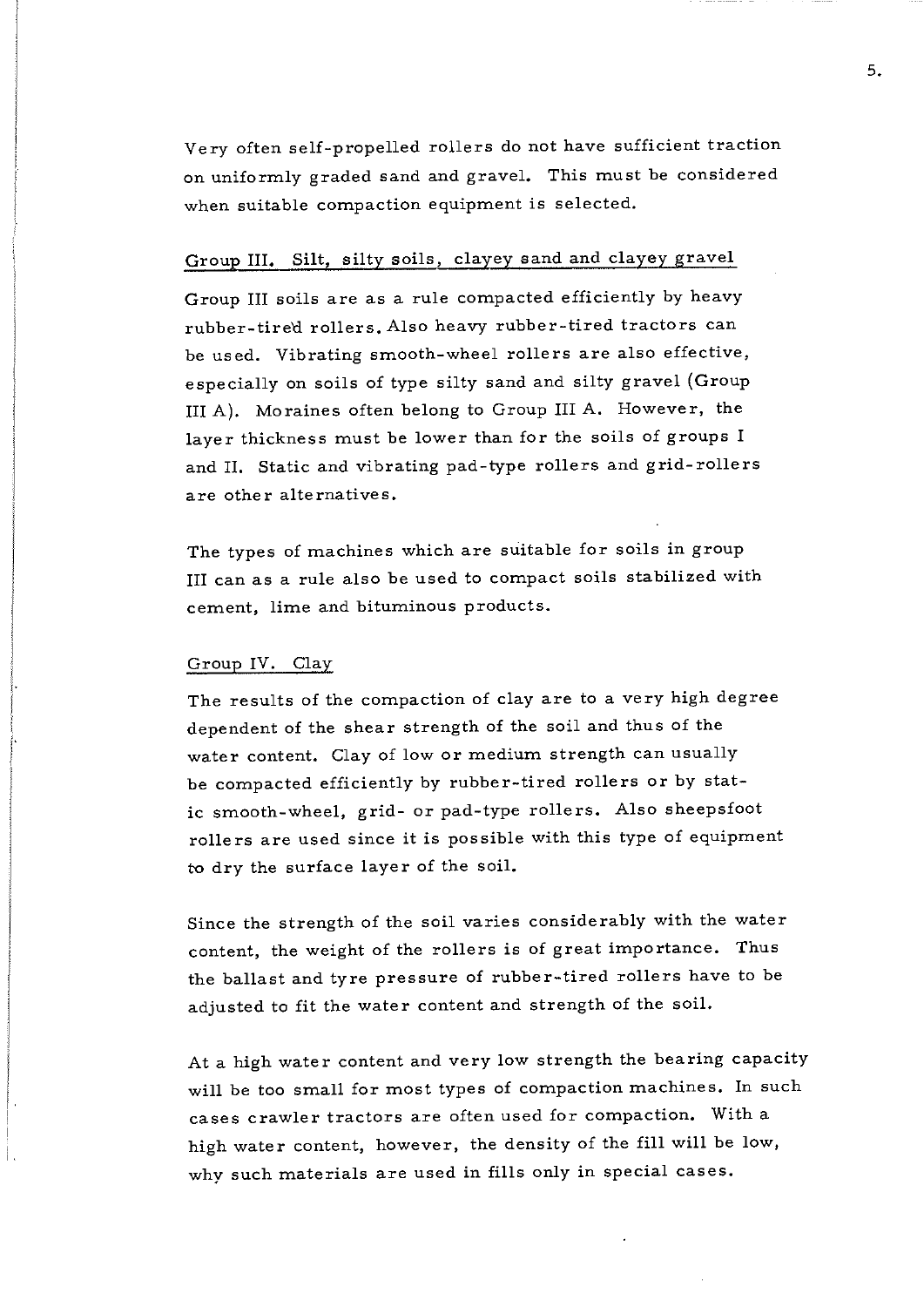When clay and clayey soils with a high strength - unconfined compressive strength larger than 20 t/m<sup>2</sup> (2.0 tons/sq ft) - are compacted it is necessary to use sheepsfoot rollers or other compaction machines with high contact pressures. Heavy pad-type rollers or heavy vibrating rollers can also be used.

To compact weathered rock, heavy static or vibrating sheepsfoot rollers are efficient.

### Small compactors

Vibrating plate compactors, vibrating tampers and rammers are used for small jobs and as a complement to large compaction machines. Vibrating plate compactors are most suitable in soils in Group II and III. Vibrating tampers and rammers produce higher contact pressures and are efficient on soils belonging to Groups II, III and IV.

### Summary and Conclusions

A system for classification of soils with reference to compaction is proposed in this article. The proposed system consists of four principle soil groups. The principle groups are divided in subgroups. Within each soil group it is expected that the degree of compaction which can be reached for a given compaction machine will be approximately the same.

The types of compaction equipment which are suitable for the compaction of soils belonging to the proposed soil groups as proposed in this article are summarized in Table 1.

The proposed classification system is tentative and it is expected that changes will be required as further experience is gained with the system. It is possible that additional groups **will** be required but it is desirable to keep the number of principle groups as low as possible in order to make the classification system simple and easy to use.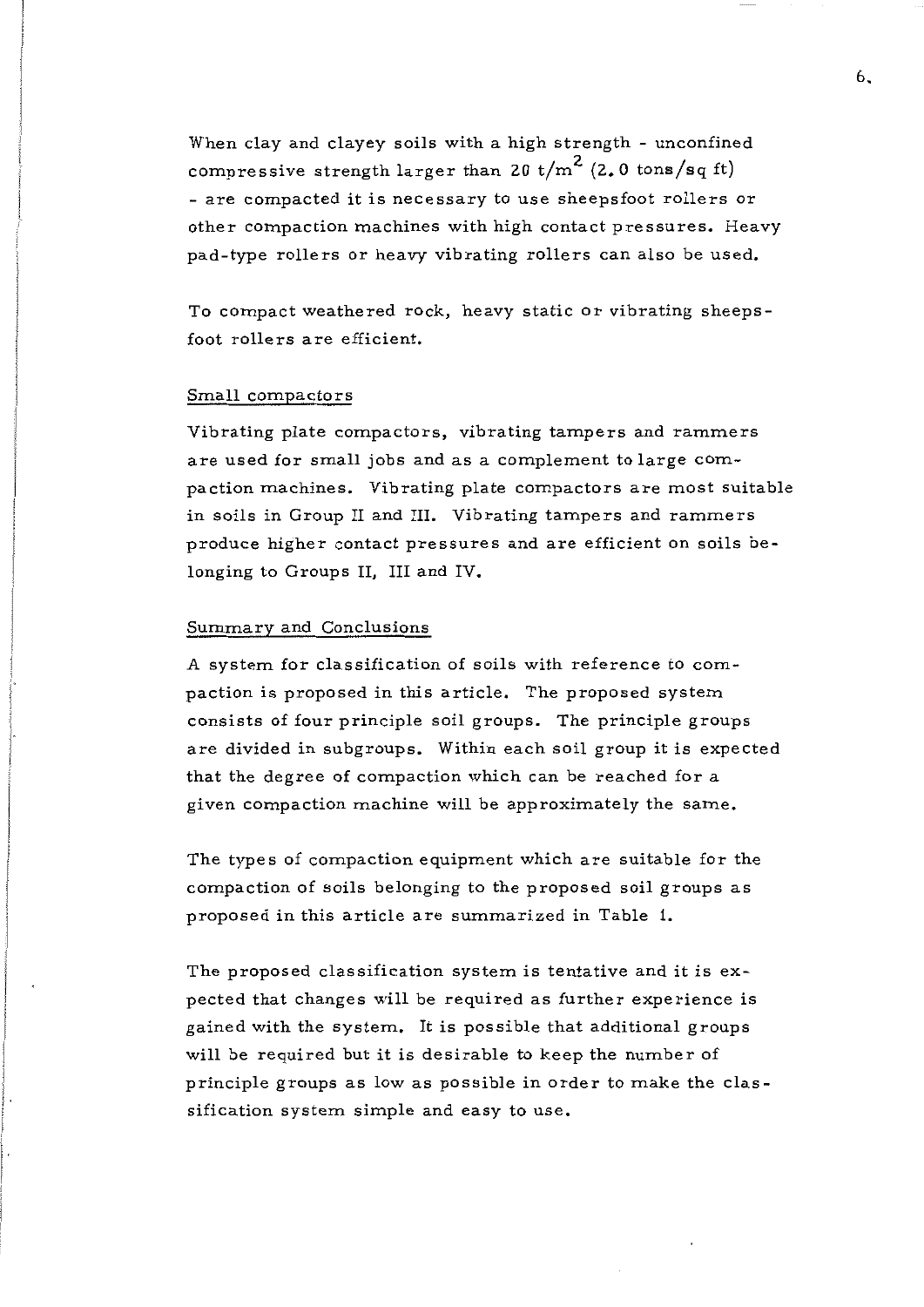sle type of compaction equipment for different groups of soils le type of compaction equipment for different groups of soils

··-····---:----------------,.

|                                                                                                                                                                                         | $\begin{array}{c} \text{I. Rock} \\ \text{fill} \end{array}$ | II. Sand<br>and    | gravel                                       | III. Silt, silty soils,<br>clayey sand and | clayey gravel                                                     | $\sum$                                                   |
|-----------------------------------------------------------------------------------------------------------------------------------------------------------------------------------------|--------------------------------------------------------------|--------------------|----------------------------------------------|--------------------------------------------|-------------------------------------------------------------------|----------------------------------------------------------|
| ction equipment                                                                                                                                                                         |                                                              | graded<br>A. Well- | formly<br>graded<br>$\widehat{a}$<br>B. Uni- | gravel<br>sand,<br>silty<br>A. Silty       | clayey<br>clayey<br>gravel<br>sandy<br>sand,<br>silt,<br>B. Silt, | strengt<br>medium<br>A. Low or<br>$\widehat{\mathbf{c}}$ |
| wheel rollers $\left.\begin{array}{cc} 1, & 3-15 \text{ tons} \\ h-\text{wheel voltage} & 2, & 3-5 \text{ tons} \\ h-\text{wheel voltage} & 2, & 10-15 \text{ tons} \end{array}\right $ | ŧ                                                            | ×                  | ×<br>II<br>II                                | ×<br>П                                     | $\mathbf{\hat{x}}$<br>ц                                           | <br>       <br>    <br>×<br>Л                            |
|                                                                                                                                                                                         | ×                                                            | ×l                 | ×l                                           | ×                                          | ×                                                                 | ×                                                        |
|                                                                                                                                                                                         | ×l                                                           | ×I                 | ×I                                           | ×I                                         | ×                                                                 | I                                                        |
| tompactors, 0.1-0.5 tons                                                                                                                                                                | ŧ                                                            | ×I                 | ×l                                           | ×                                          | X                                                                 | ı                                                        |
| $rs$ , rammers, $0.05-0.1$ tons                                                                                                                                                         | ι                                                            | ×                  | ×                                            | ×                                          | ×                                                                 | X                                                        |
| llers <sup>2)</sup> , 10-50 tons<br>$x_s^{2}$ ) 3), 5-30 tons                                                                                                                           |                                                              | ×                  | ×                                            | ×I                                         | ×I                                                                | NI                                                       |
|                                                                                                                                                                                         |                                                              | ŧ                  | ı                                            | $\blacksquare$                             | Χ                                                                 | Χ                                                        |
| $\begin{bmatrix} 2 & 3 \\ 5 & -30 \end{bmatrix}$ , 5-30 tons                                                                                                                            | I                                                            | ×                  | Χ                                            | $\mathsf{M}$                               | ×I                                                                | ΧI                                                       |
| $(s^2)$ , 5-15 tons                                                                                                                                                                     | ×                                                            | ×                  | ×                                            | ×                                          | ×                                                                 | Χ                                                        |
| $s10-30$ tons                                                                                                                                                                           | ×                                                            | ×                  | ×                                            | $\mathbf{c}^{\mathbf{x}}$                  | $\mathbf{c}^{\prime}_{\mathbf{x}}$                                | $\mathbf{e}^{\times}$                                    |

Self-propelled a) Self-propelled rollers often do not have sufficient traction on Self-propelled rollers often do not have sufficient traction on<br>uniformly graded sand and gravel. uniformly graded sand and gravel.  $\widehat{a}$ 

vn or self-propelled

ರ

ating

vn or self-propelled

recommended

ommended

often be used

- ating and very left tractors are often used at high water contents and verting low strength. Crawler tractors are often used at high water contents and volve strength.  $\widehat{\omega}$
- often be used c) Compacted at higher water content than the optimum water content Compacted at higher water content than the optimum water conternined by Proctor compaction tests. determined by Proctor compaction tests.  $\widehat{\mathbf{c}}$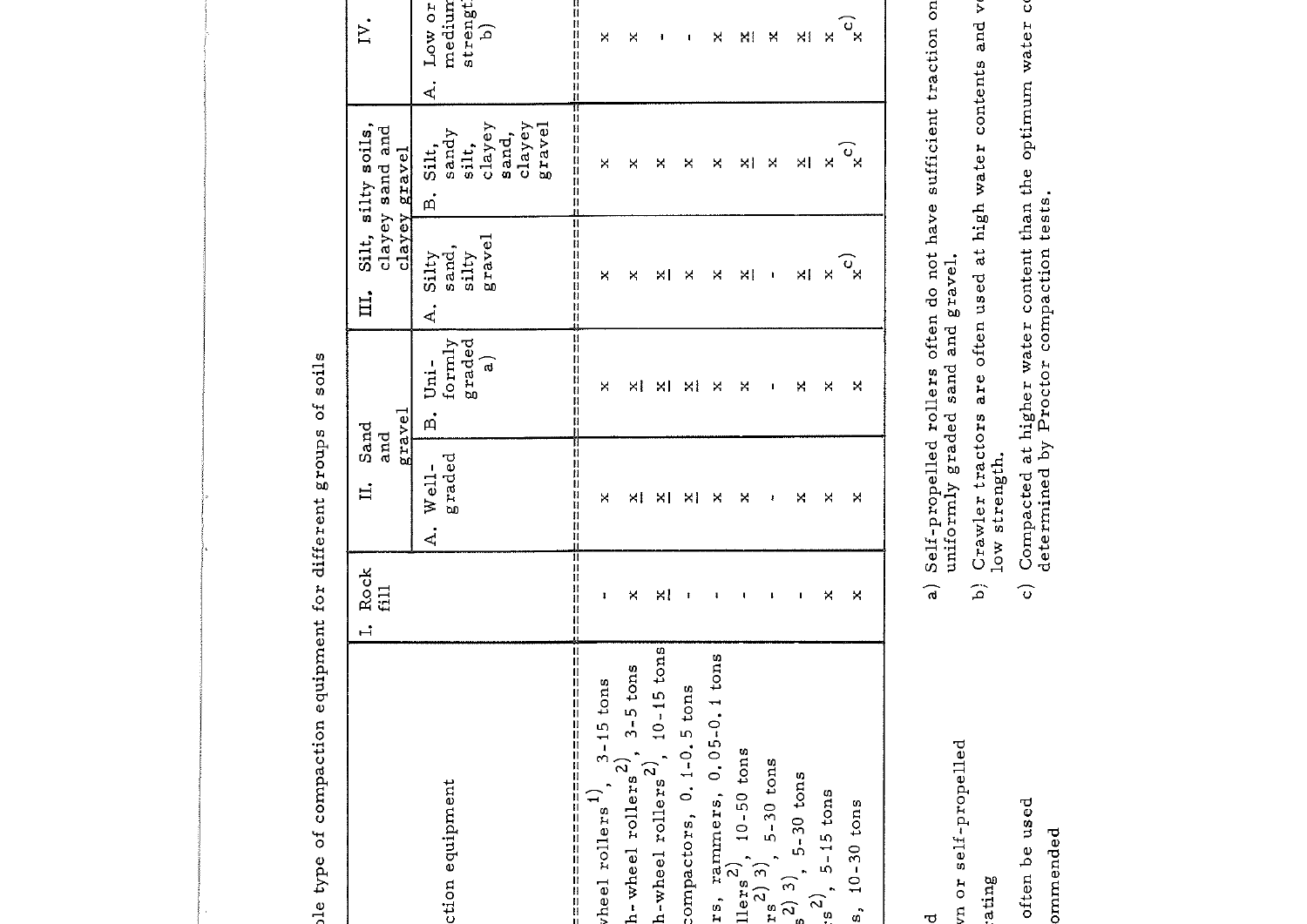### STATENS GEOTEKNISKA INSTITUT Swedish Geotechnical Institute

#### **SARTRYCK OCH PRELIMINARA RAPPORTER**

Reprints and preliminary reports

|                                                                                                                                                                                                                                |      | Pris kr.<br>(Sw, crs.) |
|--------------------------------------------------------------------------------------------------------------------------------------------------------------------------------------------------------------------------------|------|------------------------|
| No.                                                                                                                                                                                                                            | 1960 | Out of                 |
| 1. Views on the Stability of Clay Slopes. J. Osterman                                                                                                                                                                          | 1960 | print                  |
| 2. Aspects on Some Problems of Geotechnical Chemistry.<br>R. Söderblom                                                                                                                                                         |      | »                      |
| 3. Contributions to the Fifth International Conference on Soil Me-<br>chanics and Foundation Engineering, Paris 1961. Part I.                                                                                                  | 1961 | $\mathcal{D}$          |
| 1. Research on the Texture of Granular Masses.<br>T. Kallsienius & W. Bergau                                                                                                                                                   |      |                        |
| 2. Relationship between Apparent Angle of Friction - with Ef-<br>fective Stresses as Parameters - in Drained and in Conso-<br>lidated-Undrained Triaxial Tests on Saturated Clay. Nor-<br>mally-Consolidated Clay. S. Odenstad |      |                        |
| 3. Development of two Modern Continuous Sounding Methods.<br>T. Kallstenius                                                                                                                                                    |      |                        |
| 4. In Situ Determination of Horizontal Ground Movements.<br>T. Kallstenius & W. Bergau                                                                                                                                         |      |                        |
| 4. Contributions to the Fifth International Conference on Soil Me-<br>chanics and Foundation Engineering, Paris 1961. Part II.                                                                                                 | 1961 | $5: -$                 |
| Suggested Improvements in the Liquid Limit Test, with Refe-<br>rence to Flow Properties of Remoulded Clays. R. Karlsson                                                                                                        |      |                        |
| 5. On Cohesive Soils and Their Flow Properties, R. Karlsson                                                                                                                                                                    | 1963 | 10:                    |
| 6. Erosion Problems from Different Aspects.                                                                                                                                                                                    | 1964 | $10:-$                 |
| 1. Unorthodox Thoughts about Filter Criteria. W. Kjellman                                                                                                                                                                      |      |                        |
| 2. Filters as Protection against Erosion. P. A. Hedar                                                                                                                                                                          |      |                        |
| 3. Stability of Armour Layer of Uniform Stones in Running<br>Water, S. Andersson                                                                                                                                               |      |                        |
| 4. Some Laboratory Experiments on the Dispersion and Ero-<br>sion of Clay Materials. R. Söderblom                                                                                                                              |      |                        |
| 7. Settlement Studies of Clay.                                                                                                                                                                                                 | 1964 | $10:-$                 |
| 1. Influence of Lateral Movement in Clay Upon Settlements in<br>Some Test Areas, J. Osterman & G. Lindskog                                                                                                                     |      |                        |
| 2. Consolidation Tests on Clay Subjected to Freezing and Thaw-<br>ing. J. G. Stuart                                                                                                                                            |      |                        |
| 8. Studies on the Properties and Formation of Quick Clays.<br>J. Osierman                                                                                                                                                      | 1965 | 5.—                    |
| 9. Beräkning av pålar vid olika belastningsförhållanden. B. Broms                                                                                                                                                              | 1965 | $30:-$                 |
| 1. Beräkningsmetoder för sidobelastade pålar.                                                                                                                                                                                  |      |                        |
| 2. Brottlast för snett belastade pålar.                                                                                                                                                                                        |      |                        |
| 3. Beräkning av vertikala pålars bärförmåga.                                                                                                                                                                                   |      |                        |
| 10. Triaxial Tesis on Thin-Walled Tubular Samples.                                                                                                                                                                             | 1965 | 5:—                    |
| 1. Effects of Rotation of the Principal Stress Axes and of the In-<br>termediate Principal Stress on the Shear Strength.<br>B. Broms & A. O. Casbarian                                                                         |      |                        |
| 2. Analysis of the Triaxial Test-Cohesionless Soils.<br>B. Broms & A. K. Jamal                                                                                                                                                 |      |                        |
| 11. Något om svensk geoteknisk forskning. B. Broms                                                                                                                                                                             | 1966 | 5:—                    |
| 12. Bärförmåga hos pålar slagna mot släntberg. B. Broms                                                                                                                                                                        | 1966 | $15 -$                 |
| 13. Förankring av ledningar i jord. B. Broms & O. Orrje                                                                                                                                                                        | 1966 | $5:-$                  |
| 14. Ultrasonic Dispersion of Clay Suspensions. R. Pusch                                                                                                                                                                        | 1966 | 5.—                    |
| 15. Investigation of Clay Microstructure by Using Ultra-Thin Sections.<br>R. Pusch                                                                                                                                             | 1966 | 10:—                   |
| 16. Stability of Clay at Vertical Openings. B. Broms & H. Bennermark                                                                                                                                                           | 1967 | $10: -$                |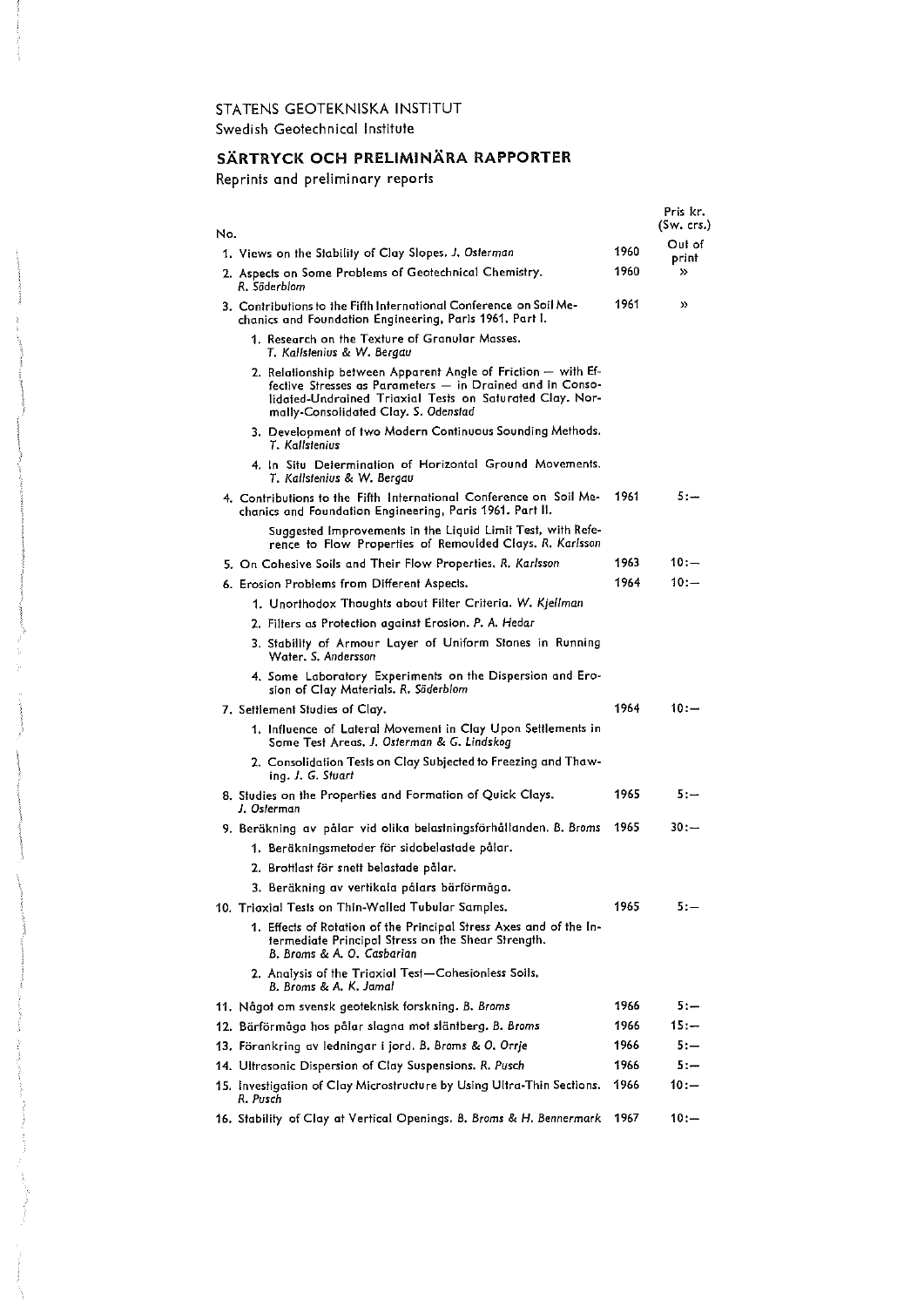| No. |                                                                                                                                                        |      | Pris kr.<br>(Sw. crs.) |
|-----|--------------------------------------------------------------------------------------------------------------------------------------------------------|------|------------------------|
|     | 17. Om pålslagning och pålbärighet.                                                                                                                    | 1967 | $5:-$                  |
|     | 1. Dragsprickor i armerade betongpålar. S. Sahlin                                                                                                      |      |                        |
|     | 2, Sprickbildning och utmattning vid slagning av armerade<br>modellpålar av betong. B-G. Hellers                                                       |      |                        |
|     | 3. Bärighet hos släntberg vid statisk belastning av bergspets.<br>Resultat av modellförsök. S-E. Rehnman                                               |      |                        |
|     | 4. Negativ mantelfriktion, B. H. Fellenius                                                                                                             |      |                        |
|     | 5. Grundläggning på korta pålar. Redogörelse för en försöks-<br>serie på NABO-pålar. G. Fjelkner                                                       |      |                        |
|     | 6. Krokiga pålars bärförmåga. B. Broms                                                                                                                 |      |                        |
|     | 18. Pålgruppers bärförmåga. B. Broms                                                                                                                   | 1967 | $10:-$                 |
|     | 19. Om stoppslagning av stödpålar. L. Hellman                                                                                                          | 1967 | $5. -$                 |
|     | 20. Contributions to the First Congress of the International Society of<br>Rock Mechanics, Lisbon 1966.                                                | 1967 | $5: -$                 |
|     | 1. A Note on Strength Properties of Rock. B. Broms                                                                                                     |      |                        |
|     | 2. Tensile Strength of Rock Materials. B. Broms                                                                                                        |      |                        |
|     | 21. Recent Quick-Clay Studies,                                                                                                                         | 1967 | $10: -$                |
|     | 1. Recent Quick-Clay Studies, an Introduction. R. Pusch                                                                                                |      |                        |
|     | 2. Chemical Aspects of Quick-Clay Formation. R. Söderblom                                                                                              |      |                        |
|     | 3. Quick-Clay Microstructure. R. Pusch                                                                                                                 |      |                        |
|     | 22. Jordtryck vid friktionsmaterial.                                                                                                                   | 1967 | $30:-$                 |
|     | 1. Resultat från mätning av jordtryck mot brolandfäste.<br>B. Broms & I. Ingelson                                                                      |      |                        |
|     | 2. Jordtryck mot oeftergivliga konstruktioner. B. Broms                                                                                                |      |                        |
|     | 3. Metod för beräkning av sambandet mellan jordtryck och de-<br>formation hos främst stödmurar och förankringsplattor i<br>friktionsmaterial. B. Broms |      |                        |
|     | 4. Beräkning av stolpfundament. B. Broms                                                                                                               |      |                        |
|     | 23. Contributions to the Geotechnical Conference on Shear Strength 1968<br>Properties of Natural Soils and Rocks, Oslo 1967.                           |      | 10 : —                 |
|     | 1. Effective Angle of Friction for a Normally Consolidated Clay.<br>R. Brink                                                                           |      |                        |
|     | 2. Shear Strength Parameters and Microstructure Character-<br>istics of a Quick Clay of Extremely High Water Content.<br>R. Karlsson & R. Pusch        |      |                        |
|     | 3. Ratio c/p' in Relation to Liquid Limit and Plasticity Index,<br>with Special Reference to Swedish Clays.<br>R. Karlsson & L. Viberg                 |      |                        |
|     | 24. A Technique for Investigation of Clay Microstructure. R. Pusch                                                                                     | 1968 | 22:—                   |
|     | 25. A New Settlement Gauge, Pile Driving Effects and Pile<br>Resistance Measurements.                                                                  | 1968 | $10: -$                |
|     | 1. New Method of Measuring in-situ Settlements<br>U. Bergdahl & B. Broms                                                                               |      |                        |
|     | 2. Effects of Pile Driving on Soil Properties. O. Orrje & B. Broms                                                                                     |      |                        |
|     | 3. End Bearing and Skin Friction Resistance of Piles.<br>B. Broms & L. Hellman                                                                         |      |                        |
|     | 26. Sättningar vid vägbyggnad                                                                                                                          | 1968 | $20: -$                |
|     | Föredrag vid Nordiska Vägtekniska Förbundets konferens<br>i Voksenåsen, Oslo 25–26 mars 1968                                                           |      |                        |
|     | 1. Geotekniska undersökningar vid bedömning av sättningar.<br>B. Broms                                                                                 |      |                        |
|     | 2. Teknisk-ekonomisk översikt över anläggningsmetoder för<br>reducering av sättningar i vägar.<br>A. Ekström                                           |      |                        |
|     | 3. Sättning av verkstadsbyggnad i Stenungsund uppförd<br>på normalkonsoliderad lera.<br>B. Broms & O. Orrie                                            |      |                        |
|     | 27. Bärförmåga hos släntberg vid statisk belastning av<br>bergspets. Resultat från modellförsök.<br>S-E. Rehnman                                       | 1968 | $15 -$                 |